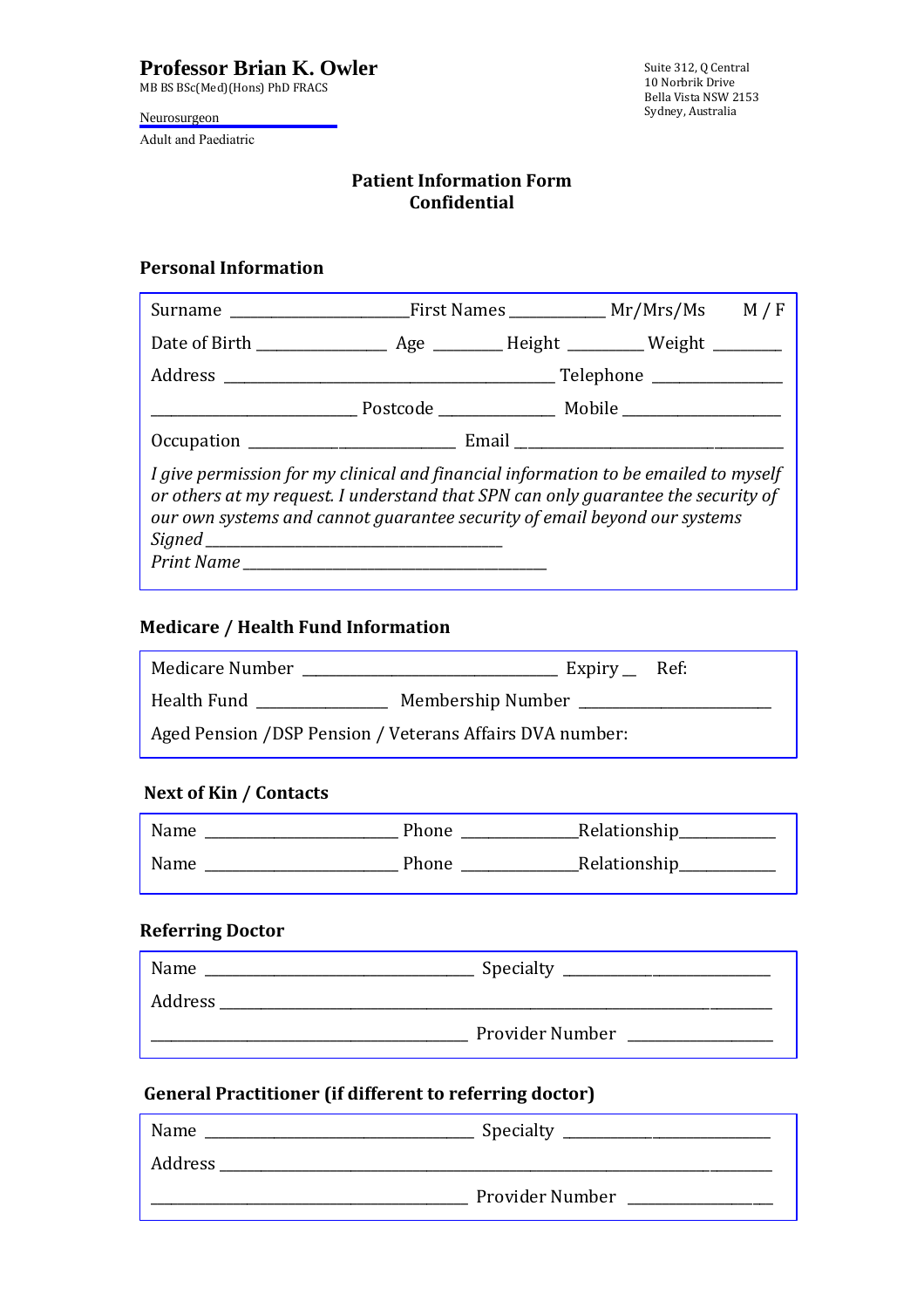MB BS BSc(Med)(Hons) PhD FRACS

Neurosurgeon

Adult and Paediatric

Suite 312, Q Central 10 Norbrik Drive Bella Vista NSW 2153 Sydney, Australia

### **Other Relevant Specialists eg Cardiologist**

| Name | Specialty |
|------|-----------|
| Name | Specialty |
| Name | Specialty |

### **Reason for Referral**

| _________ | __________ | __________ | _______ |
|-----------|------------|------------|---------|

# **Alcohol / Smoking**

Are you or have you been a smoker? Yes / No If yes please state when and how much \_\_\_\_\_\_\_\_\_\_\_\_\_\_\_\_\_\_\_\_\_\_\_\_\_\_\_\_\_\_\_\_\_\_\_\_\_\_\_\_\_\_\_\_\_ Do you drink alcohol? Yes / No If yes please state when and how much \_\_\_\_\_\_\_\_\_\_\_\_\_\_\_\_\_\_\_\_\_\_\_\_\_\_\_\_\_\_\_\_\_\_\_\_\_\_\_\_\_\_\_\_\_

#### **Blood Thinners**  $H_3$  and  $H_4$  members in  $H_4$  and  $H_5$  and  $H_6$  are  $H_7$  and  $H_8$  and  $H_7$  are  $H_8$  and  $H_8$  are  $H_9$  and  $H_9$  are  $H_9$  and  $H_9$  are  $H_9$  and  $H_9$  are  $H_9$  and  $H_9$  are  $H_9$  and  $H_9$  are  $H_9$  and  $H_9$

| Do you take Aspirin, Cartia, Disprin/Cardiprin etc                             | Yes / No |
|--------------------------------------------------------------------------------|----------|
| Do you take blood thinning medication eg Warfarin, Persantin, Plavix, Eliquis, |          |
| Dipyridamole, Ticlopidine etc                                                  | Yes / No |

### **Medications**

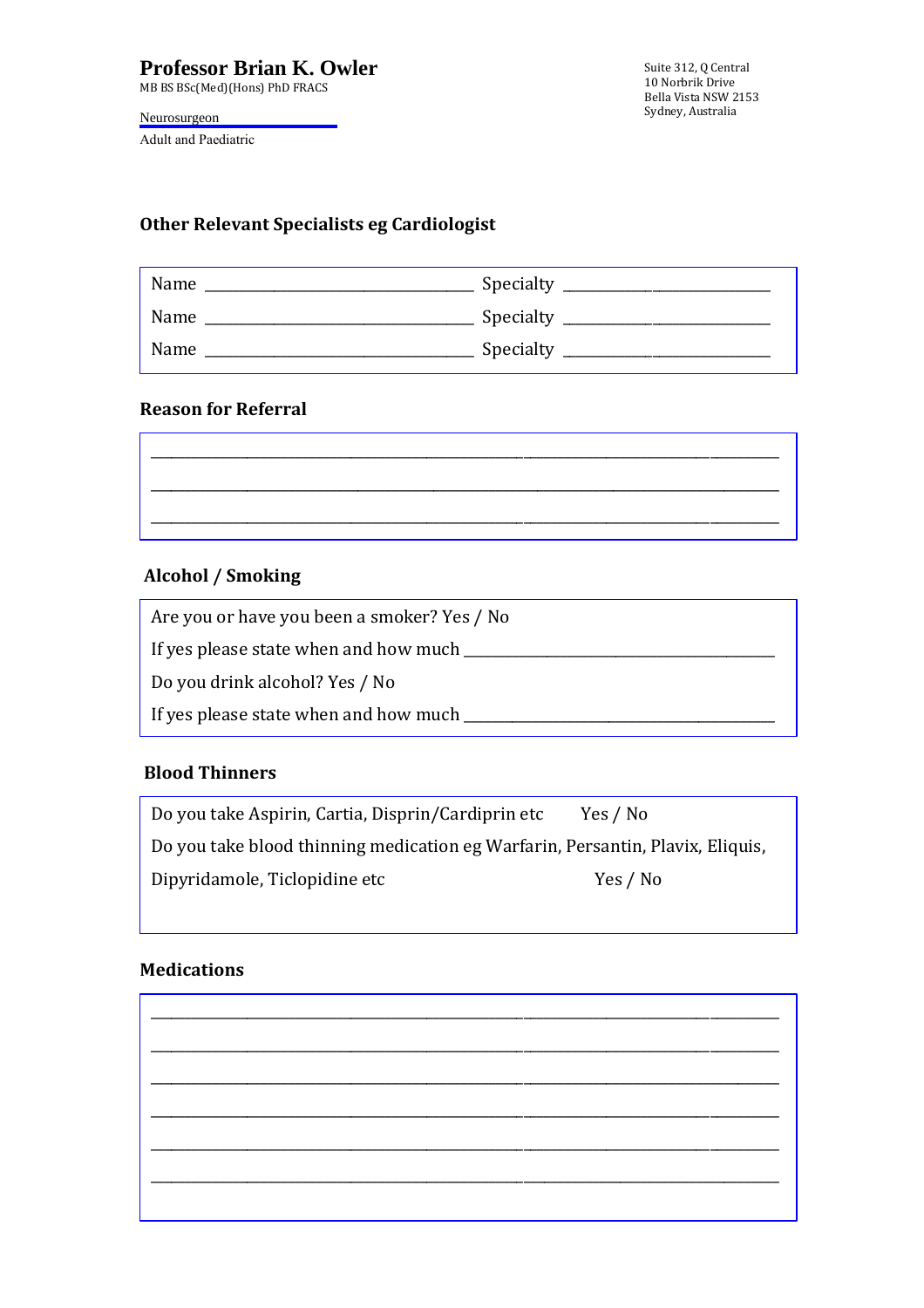MB BS BSc(Med)(Hons) PhD FRACS

### Neurosurgeon

Adult and Paediatric

Suite 312, Q Central 10 Norbrik Drive Bella Vista NSW 2153 Sydney, Australia

## **Allergies**

|                                                                                            |  | --<br>____      |
|--------------------------------------------------------------------------------------------|--|-----------------|
|                                                                                            |  |                 |
|                                                                                            |  |                 |
|                                                                                            |  | ____            |
|                                                                                            |  |                 |
|                                                                                            |  |                 |
|                                                                                            |  |                 |
| أسترابهم أيستراسه المراسين المراسين المراسين المراسي أستراس أستراس المراسي المراسي المراسي |  | _______________ |
|                                                                                            |  |                 |

### **Please indicate relevant issues**

| <b>Heart Disease</b>  | <b>High Blood Pressure</b><br>Angina<br>Abnormal Heart Beat        | High Cholesterol<br><b>Heart Attacks</b><br>Heart Failure | Others        |
|-----------------------|--------------------------------------------------------------------|-----------------------------------------------------------|---------------|
| <b>Lung Disease</b>   | Asthma<br><b>Chest Infections</b>                                  | <b>Bronchitis</b><br>Emphysema                            | Others        |
| Gastric               | Peptic Ulcer<br>Gall Bladder                                       | Hepatitis<br>Liver Failure                                | Others        |
| <b>Renal / Kidney</b> | <b>Bladder Infections</b><br><b>Kidney Stones</b>                  | Kidney Infections<br>Kidney Failure                       | Others        |
| Neurological          | <b>Strokes</b><br>Epilepsy                                         | <b>Dizziness</b><br>Foot drop                             | <b>Others</b> |
| <b>Endocrine</b>      | <b>Diabetes</b><br>Osteoporosis                                    | <b>Thyroid Disease</b>                                    | <b>Others</b> |
| <b>Malignancy</b>     | <b>Brain Tumour</b><br><b>Breast Cancer</b><br><b>Bowel Cancer</b> | Lung Cancer<br>Prostate Cancer<br>Skin cancer             | <b>Others</b> |

## **Please state other relevant medical history**

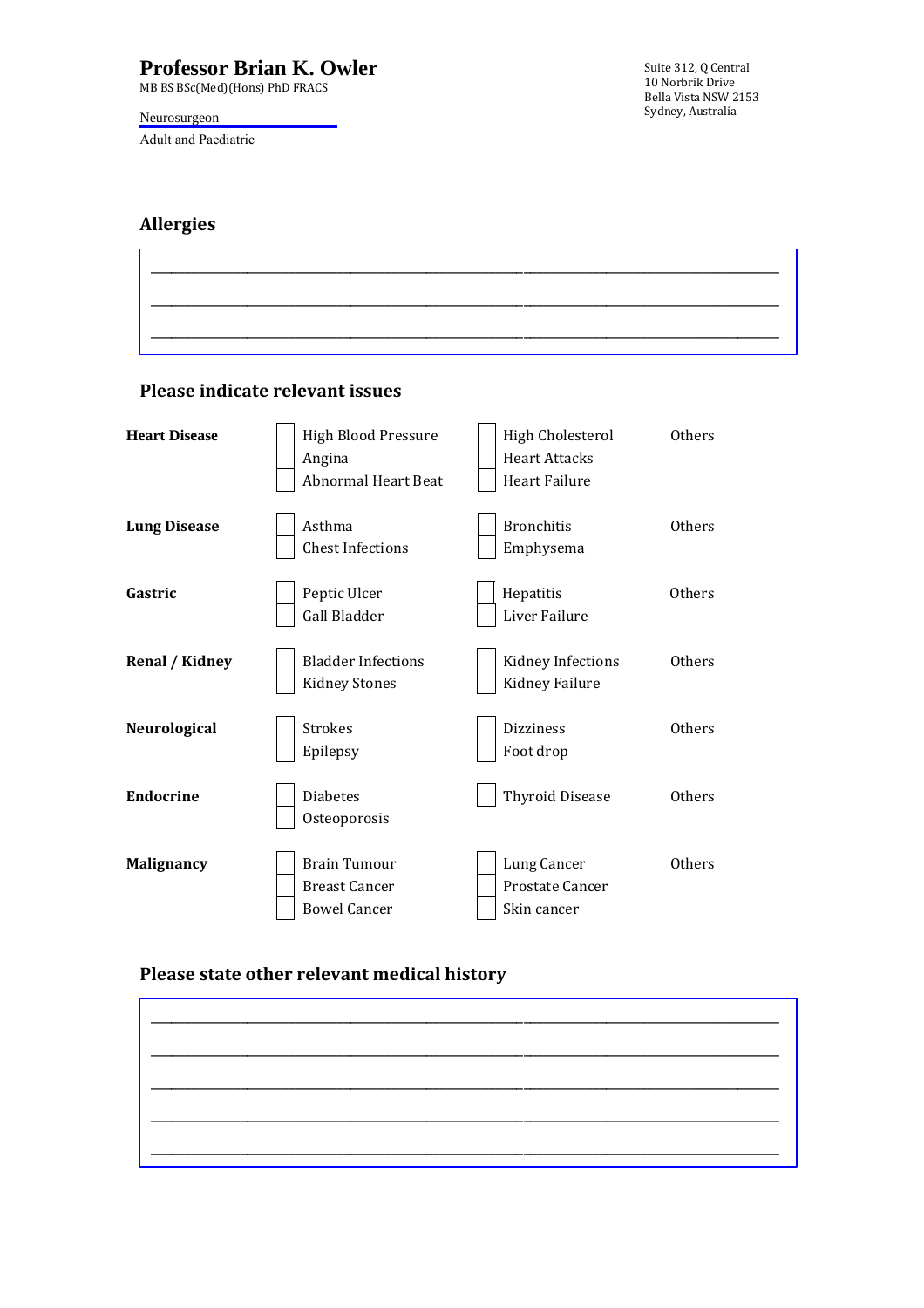MB BS BSc(Med)(Hons) PhD FRACS

Neurosurgeon

Adult and Paediatric

Suite 312, Q Central 10 Norbrik Drive Bella Vista NSW 2153 Sydney, Australia

### **Major surgical procedures**

| ______ |  |  |
|--------|--|--|
|        |  |  |
|        |  |  |
|        |  |  |
|        |  |  |
|        |  |  |

### **Collection of Information Statement**

This medical practice collects information from you for the primary purpose of providing quality health care. We require you to provide us with your personal details and a full medical history so that we may properly assist, diagnose and treat illnesses and be pro-active in your health care. We will also use the information you provide in the following ways:

- Administrative purposes in running our medical practice
- Billing purposes, including compliance with Medicare and Health Insurance Commission requirements
- Disclosure to others involved in your health care, including treating doctors and specialists outside this medical practice, pathology and imaging services.

I have read the information above and understand the reasons why my information must be collected. I understand that I am not obliged to provide any information requested of me, but that my failure to do so might compromise the quality of the health care and treatment given to me.

I am also aware that this practice has a Privacy Policy which I am entitled to have access to on request. This Policy complies with the Privacy Act 2014 and aligns with the Australian Privacy Principles in relation to storage and access of your clinical and sensitive information.

I understand that if I request access to information about me, the practice will be entitled to charge fees to cover time and administrative costs which may not be covered by a Medicare rebate.